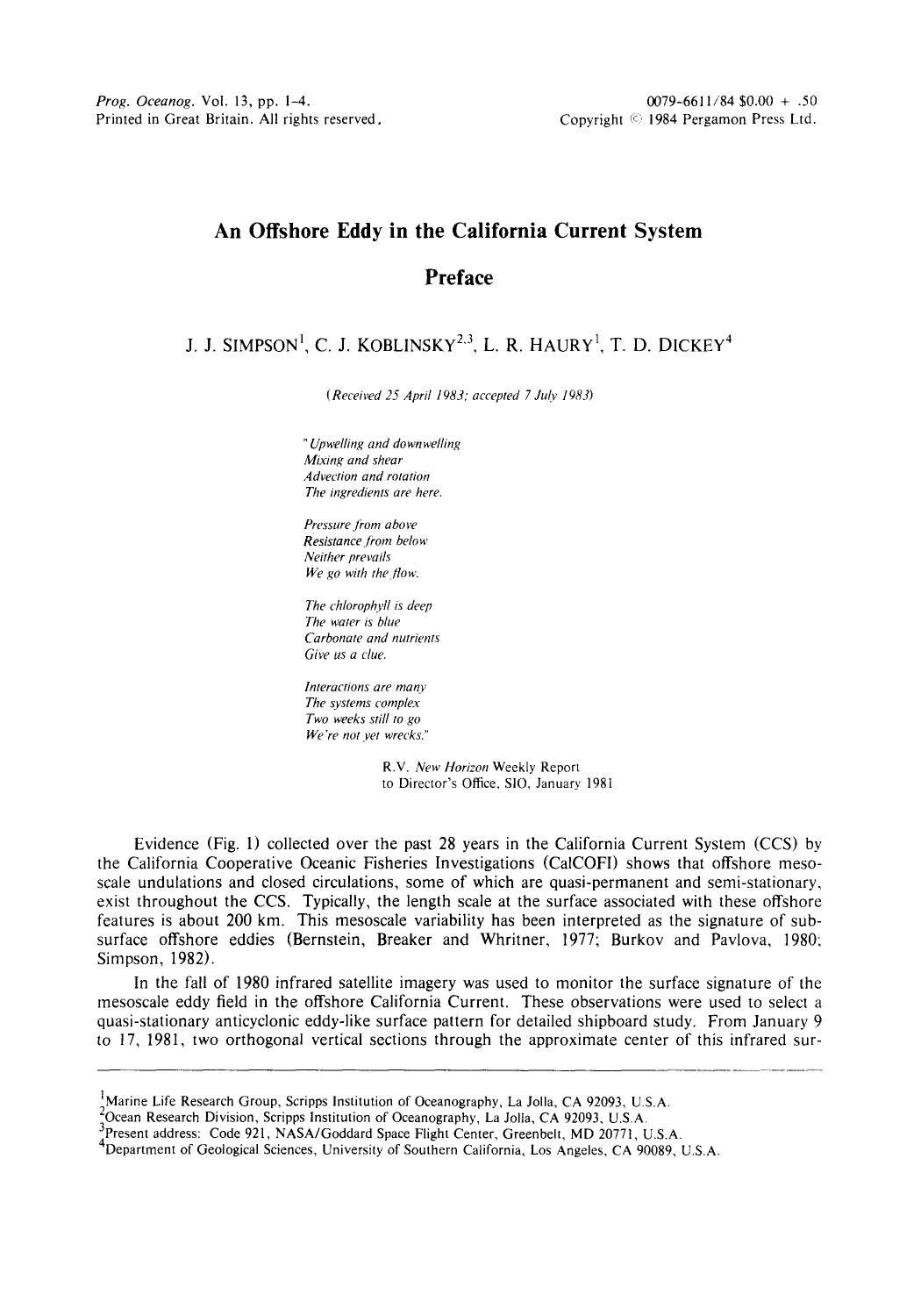

Fig. I. Mean geostrophic flow at the surface relative to the 500 db surface for October, 1950-1964 (from Wyllie, 1966). The center of the CCS eddy observed during January, 1981 is marked with an X.

face pattern were made from R.V. *New Horizon.* Station spacing along each section generally was 20 km or less. At each station vertical profiles of temperature, salinity, dissolved oxygen, optical transmissivity and *in situ* chlorophyll a fluorescence were made with a Neil Brown CTD/O<sub>2</sub> system to a depth of about 1500 m. A twelve bottle 5-liter rosette was attached to the CTD system from which discrete samples for salinity, oxygen, nitrate, nitrite, phosphate, silicate, titration alkalinity, total inorganic carbon dioxide, chlorophyll  $a$  and phaeophytin analyses were drawn. Most of the bottles were used to sample the upper 200 m. Counts of microplankton species were made from these bottles on the transect through the eastern quadrant of the pattern. At each station of both transects, vertically integrated zooplankton net tows were taken from 400 m to the surface.

The shipboard observations showed the presence of an eddy-like system beneath the surface infrared signature. The four papers in this volume discuss various aspects of the eddy system. Part I uses the density field and associated water properties to investigate the physical dynamics of the system. Part II relates the subsurface processes to the surface infrared signature. Part Ill uses chemical tracers to identify the origin and relationship of the eddy to the CCS, as well as to suggest the possible effects of the eddy on phytoplankton production. The distributions of microplankton and zooplankton are described in Part IV and used to provide independent evidence in support of the hypotheses concerning the origin, physical dynamics, and productivity of the eddy system.

The water properties of the eddy system demonstrate that, while the feature behaved as a dynamical unit, there were at least three separate layers that had evolved by the time of the observations. A warm-core eddy centered between 250 m and at least 1400 m was the dominant dynamical feature. This feature had a Gaussian dynamic height distribution which suggests an equilibrium configuration. Potential vorticity and density showed that the warm-core eddy did not exchange mass with the coastal or oceanic waters of the California Current. The source water for the warmcore eddy was the California Undercurrent. A mixed layer extended from the surface to 75 m over the warm-core eddy. The water in this layer is a mixture of coastal water that was entrained from an upwelling streamer and offshore oceanic water. The infrared surface manifestation which identified this layer apparently resulted from the geostrophic readjustment of the mixed layer to the subsurface warm-core eddy. The strongest surface fronts occurred on the eddy boundaries and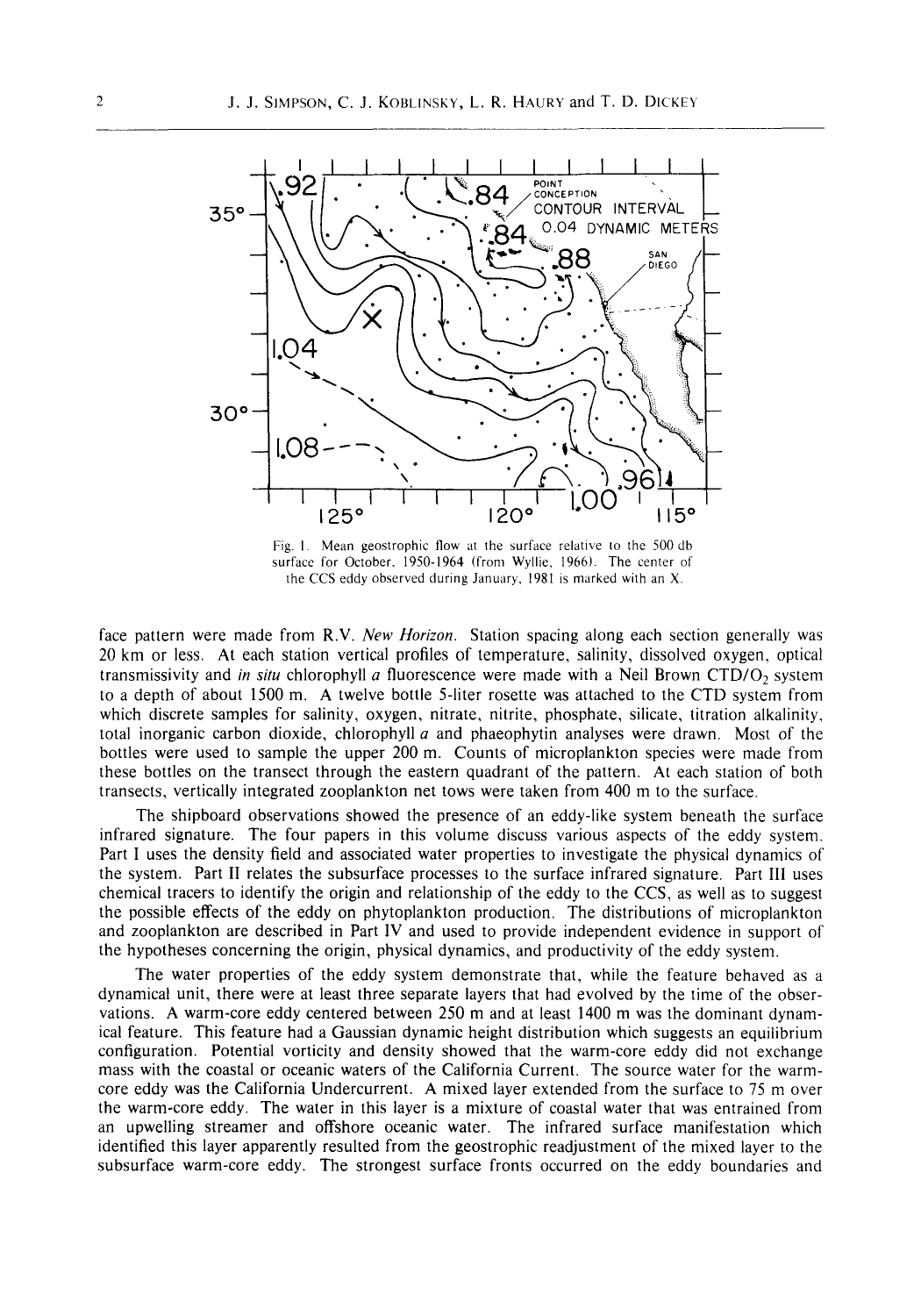were at least two orders of magnitude greater than the mean gradients. The evolution of the surface confirms earlier numerical models by other authors. A cold-core region was located between the mixed layer and the warm-core eddy; chemical and biological data suggest that the major source of this water was of coastal origin. The most likely mechanism for the origin of the cold-core region is the lateral entrainment of near-surface water, primarily of coastal origin, into the eddy system, Entrainment of oceanic and coastal water was still active during the shipboard study. The presence of zooplankton species characteristic of different water types throughout the region of the eddy system provided an indication of the mixing that occurred since the system originally formed. Chemical properties, together with chlorophyll  $a$  and plankton distributions, showed that primary and secondary productivity were enhanced in the frontal regions and in the central dome of the cold-core region.

The results of our integrated study of one California Current eddy demonstrate that these eddies can interact in a complex way with coastal and oceanic waters, as well as with other major components of the CCS. This type of eddy is ubiquitous in the offshore California Current, thus they provide an important mechanism for the lateral transport and stirring of chemical properties and biological populations in the CCS. The overall biological productivity, water property mixing, heat transport and circulation of at least the offshore California Current may be largely determined by processes associated with the offshore mesoscale eddy field.

*Acknowledgements --* Special thanks to Prof. J. L. Reid for his continued support of this work. The work reported in the following four papers was supported by the State of California through the Marine Life Research Group (MLRG) of the Scripps Institution of Oceanography. Part of the research was supported by a grant (to JJS) from the California Space Institute. Fred Crowe, Nancy Hulbirt, René Wagemakers, and Guy Tapper of the MLRG Illustration Group prepared the figures. Camera-ready copy preparation was done by René Wagemakers. Sharon McBride and Ruth Ebey supervised the typing and preparation of the manuscripts.

## REFERENCES

- BERNSTEIN, R.L., L. BREAKER, and R. WHRITNER (1977) California Current eddy formation: ship, air and satellite results. *Science,* 195, 353-359.
- BURKOV, V.A., and Yu. V. PAVLOVA (1980) Description of the eddy field of the California Current. *Oceanology,*  20,272-278.
- SIMPSON, J.J. (1982) Offshore mesoscale eddies in the California Current System: Historical evidence. *EOS Transactions, American Geophysical Union,* 63, 1004.
- WYLLIE, J.G. (1966) Geostrophic flow of the California Current at the surface and at 200 m. *CalCOFI Atlas* 4, University of California, San Diego, 300 pp.

## **CONTENTS**

Part 1: Interior Dynamics J. J. Simpson, T. D. Dickey, C. J. Koblinsky

| Introduction |  |
|--------------|--|
|              |  |

|  | 2. California Current System |  |
|--|------------------------------|--|
|  |                              |  |

| 2.1. California Current                          | 8  |
|--------------------------------------------------|----|
| 2.2. California Undercurrent                     | 8  |
| 2.3. Deep Poleward Flow                          | 9  |
| 2.4. Other Processes                             | 9  |
| 3. Water Masses of the California Current System | 9  |
| 3.1. Surface Water Masses                        | 10 |
| 3.2. Subsurface Water Masses                     | 10 |
| 3.3. Local vs. Non-Local Waters                  | 11 |
| 4. Observations                                  | 12 |
| 5. Fluid Properties                              | 13 |
| 6. Anomaly Structure                             | 23 |

7 **8**